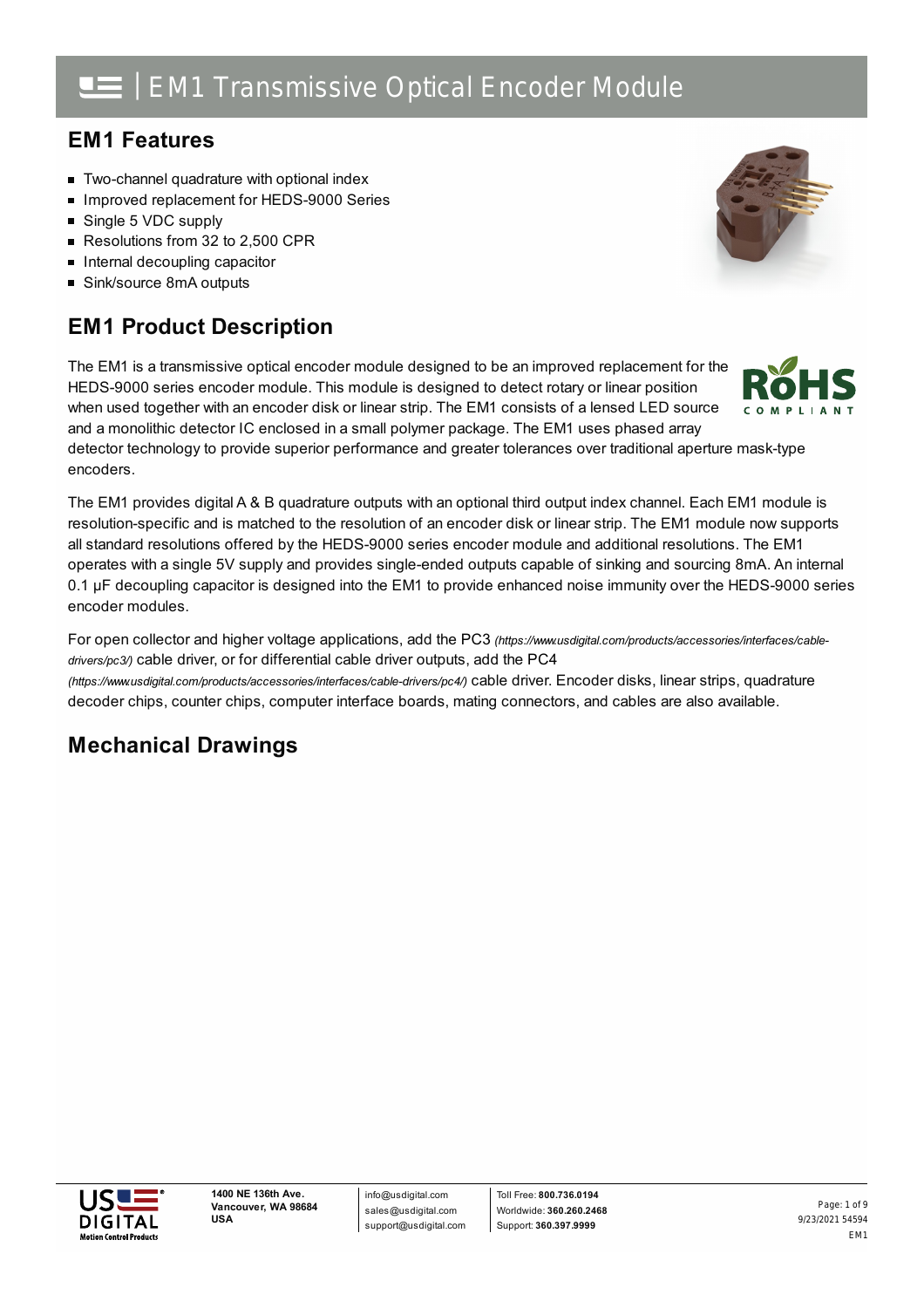



info@usdigital.com sales@usdigital.com support@usdigital.com

Toll Free: **800.736.0194** Worldwide: **360.260.2468** Support: **360.397.9999**

9/23/2021 54594 EM1 Page: 2 of 9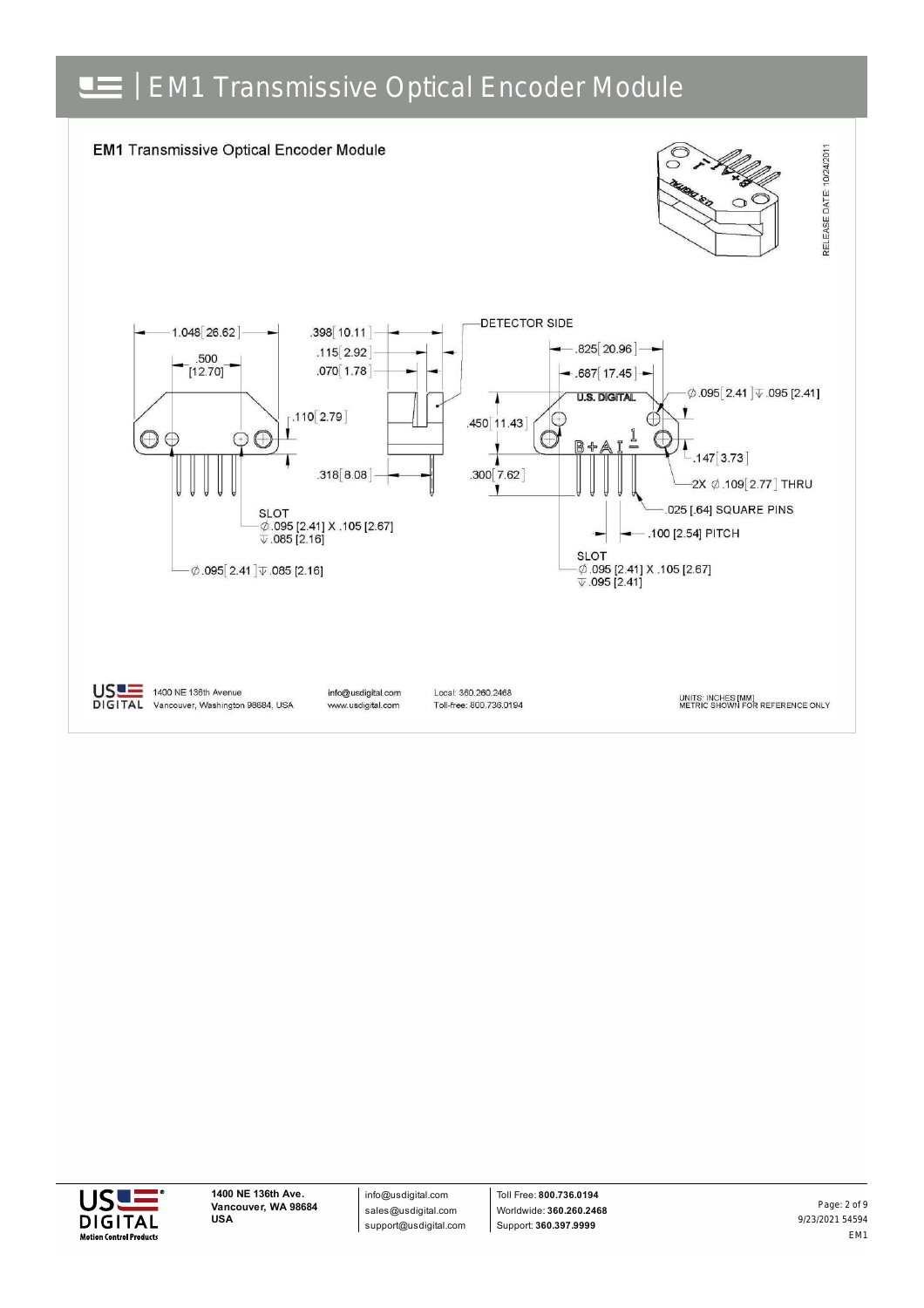



info@usdigital.com sales@usdigital.com support@usdigital.com

Toll Free: **800.736.0194** Worldwide: **360.260.2468** Support: **360.397.9999**

9/23/2021 54594 EM1 Page: 3 of 9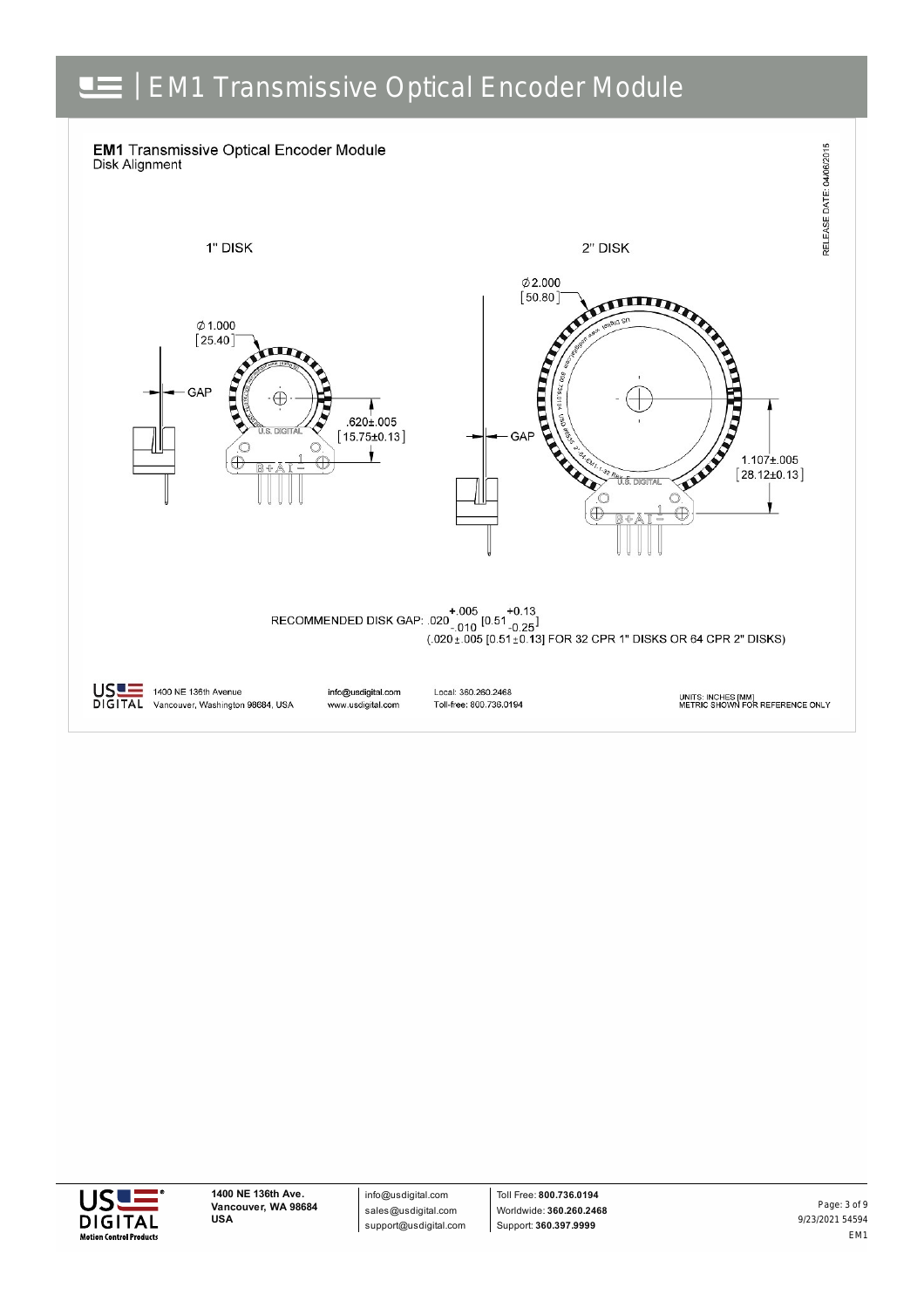

## **Specifications**

### **AVAILABLE RESOLUTIONS**



info@usdigital.com sales@usdigital.com support@usdigital.com

Toll Free: **800.736.0194** Worldwide: **360.260.2468** Support: **360.397.9999**

9/23/2021 54594 EM1 Page: 4 of 9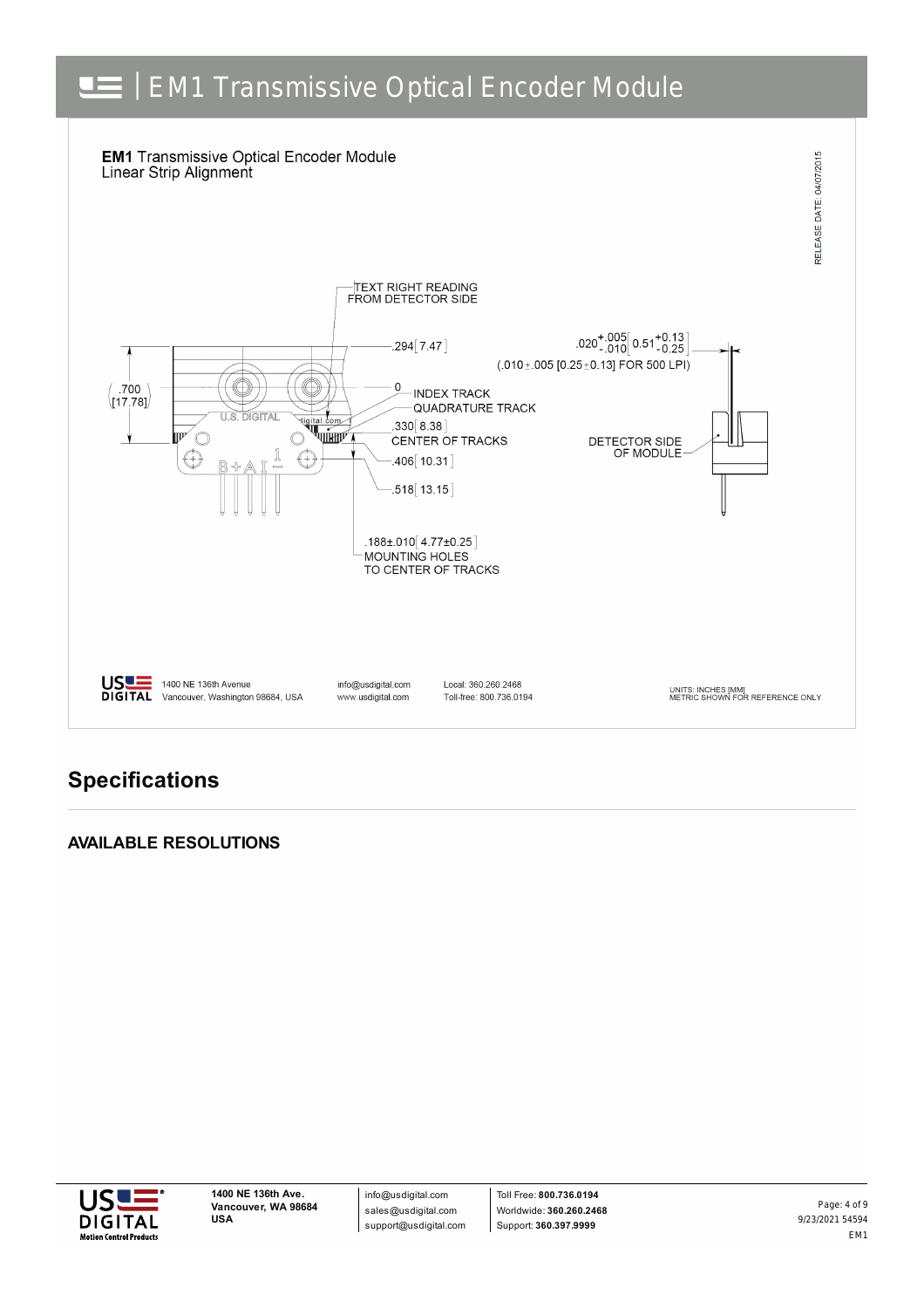| <b>CPR</b><br>/LPI | 1" DISK NON-<br><b>INDEX</b> | 1" DISK<br><b>INDEX</b> | 2" DISK NON-<br><b>INDEX</b> | 2" DISK<br><b>INDEX</b> | <b>LINEAR STRIP NON-</b><br><b>INDEX</b> | <b>LINEAR STRIP</b><br><b>INDEX</b> |
|--------------------|------------------------------|-------------------------|------------------------------|-------------------------|------------------------------------------|-------------------------------------|
| 32                 | EM1-1-32-N                   |                         |                              |                         |                                          |                                     |
| 50                 | EM1-1-50-N                   | EM1-1-50-I              |                              |                         |                                          |                                     |
| 64                 |                              |                         | EM1-1-32-N                   |                         |                                          |                                     |
| 96                 | EM1-1-100-N                  | EM1-1-100-I             |                              |                         |                                          |                                     |
| 100                | EM1-1-100-N                  | EM1-1-100-I             | EM1-1-50-N                   | EM1-1-50-I              |                                          |                                     |
| 120                | EM1-1-100-N                  |                         |                              |                         | EM1-0-120-N                              | EM1-0-120-I                         |
| 125                |                              |                         |                              |                         | EM1-0-127-N                              | EM1-0-127-I                         |
| 127                |                              |                         |                              |                         | EM1-0-127-N                              | EM1-0-127-I                         |
| 192                | EM1-1-200-N                  | EM1-1-200-I             |                              |                         |                                          |                                     |
| 200                | EM1-1-200-N                  | EM1-1-200-I             | EM1-1-100-N                  | EM1-1-100-I             | EM1-0-200-N                              | EM1-0-200-I                         |
| 250                | EM1-1-250-N                  | EM1-1-250-I             |                              |                         | EM1-0-250-N                              | EM1-0-250-I                         |
| 256                | EM1-1-250-N                  | EM1-1-250-I             |                              |                         |                                          |                                     |
| 300                |                              |                         |                              |                         | EM1-0-300-N                              | EM1-0-300-I                         |
| 360                | EM1-1-360-N                  | EM1-1-360-I             |                              |                         |                                          |                                     |
| 400                | EM1-1-400-N                  | EM1-1-400-I             | EM1-1-200-N                  | EM1-1-200-I             |                                          |                                     |
| 500                | EM1-1-500-N                  | EM1-1-500-I             | EM1-2-500-N                  | EM1-2-500-I             | EM1-0-500-N                              | EM1-0-500-I                         |
| 512                | EM1-1-512-N                  | EM1-1-512-I             | EM1-2-500-N                  | EM1-2-500-I             |                                          |                                     |
| 720                | EM1-1-720-N                  | EM1-1-720-I             |                              |                         |                                          |                                     |
| 800                | EM1-1-800-N                  | EM1-1-800-I             |                              |                         |                                          |                                     |
| 900                | EM1-1-900-N                  | EM1-1-900-I             |                              |                         |                                          |                                     |
| 1000               | EM1-1-1000-N                 | EM1-1-1000-I            | EM1-2-1000-N                 | EM1-2-1000-I            |                                          |                                     |
| 1024               | EM1-1-1024-N                 | EM1-1-1024-I            | EM1-2-1024-N                 | EM1-2-1024-I            |                                          |                                     |
| 1250               | EM1-1-1250-N                 | EM1-1-1250-I            |                              |                         |                                          |                                     |
| 1800               |                              |                         | EM1-2-1800-N                 | EM1-2-1800-I            |                                          |                                     |
| 2000               |                              |                         | EM1-2-2000-N                 | EM1-2-2000-I            |                                          |                                     |
| 2048               |                              |                         | EM1-2-2048-N                 | EM1-2-2048-I            |                                          |                                     |
| 2500               |                              |                         | EM1-2-2500-N                 | EM1-2-2500-I            |                                          |                                     |

For more information, see the EM1/HEDS Compatibility Guide [\(https://www.usdigital.com/support/resources/reference/compatibility-guides/heds-to](https://www.usdigital.com/support/resources/reference/compatibility-guides/heds-to-em1/)*em1/)*.

*Other resolutions may be available upon request.*



info@usdigital.com sales@usdigital.com support@usdigital.com

Toll Free: **800.736.0194** Worldwide: **360.260.2468** Support: **360.397.9999**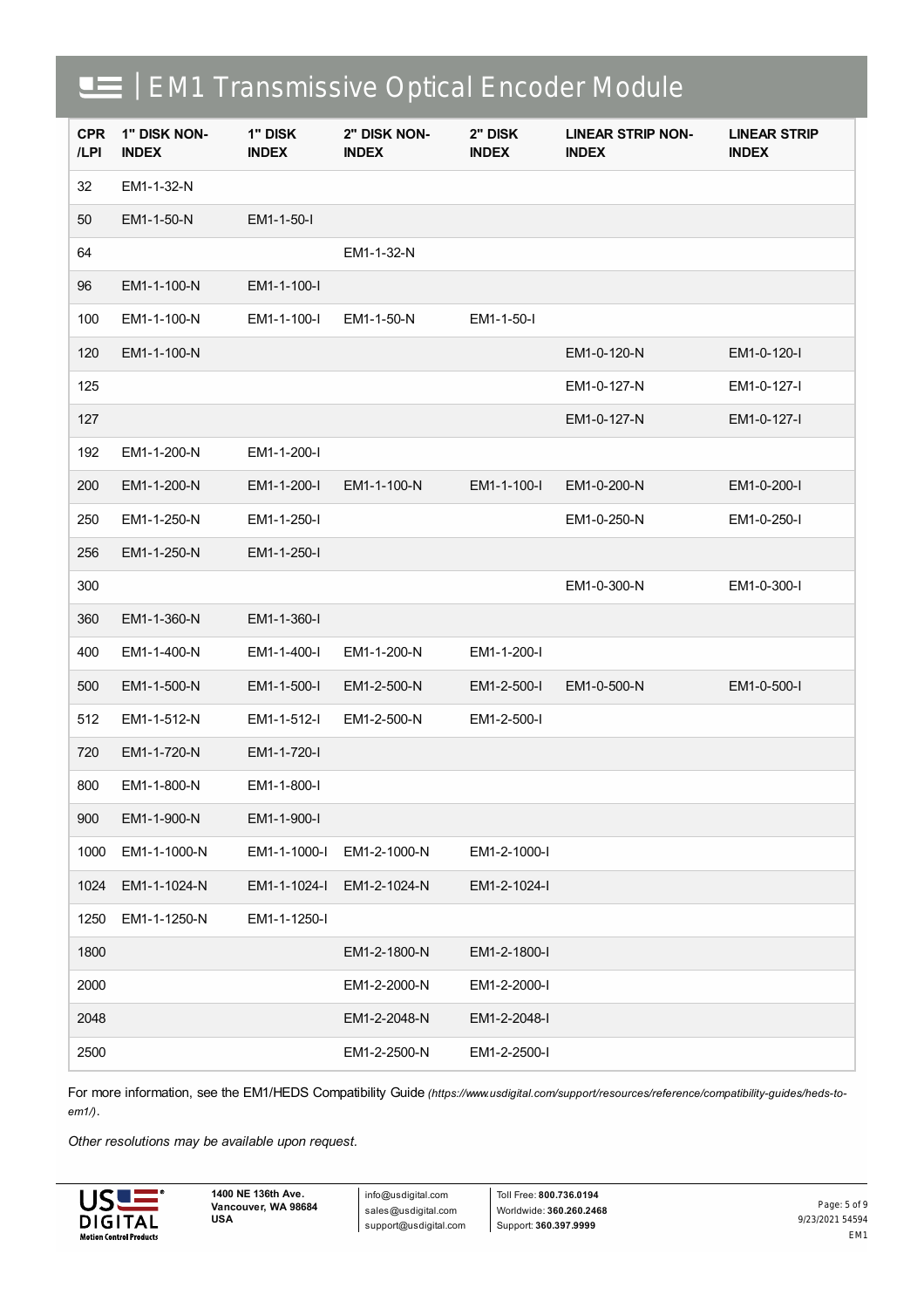### **OPERATING CONDITIONS**

| <b>PARAMETER</b>                            | MIN.         | MAX.                       | <b>UNITS</b> | <b>NOTES</b> |
|---------------------------------------------|--------------|----------------------------|--------------|--------------|
| Temperature                                 | $-40$        | 100                        | C            |              |
| A/B Output Frequency                        | $\Omega$     | 300                        | kHz          |              |
| Disk RPM                                    | $\mathbf 0$  | $(18 \times 10^{6}) / CPR$ | <b>RPM</b>   |              |
| Linear Strip Speed                          | $\mathbf{0}$ | $(3 \times 10^{6})$ / LPI  | inches/sec.  |              |
| Disk/Linear Strip Radial Position Tolerance | ±.005        |                            | inch         |              |

#### **ELECTRICAL SPECIFICATIONS**

- Specifications apply over the entire operating temperature range.
- Typical values are specified at Vcc = 5.0V and 25C.

| <b>PARAMETER</b>                      | MIN. | TYP. | MAX. | <b>UNITS</b> | <b>CONDITIONS</b>        |
|---------------------------------------|------|------|------|--------------|--------------------------|
| Supply Voltage                        | 4.5  | 5.0  | 5.5  | V            | Ripple < 100 mVpp        |
| Supply Current, EM1-0- (linear strip) |      | 27   | 33   | mA           | $LPI < 300$ , no load    |
|                                       |      | 54   | 65   | mA           | $LPI \geq 300$ , no load |
| Supply Current, EM1-1- (1" disk)      |      | 27   | 33   | mA           | $CPR < 500$ , no load    |
|                                       |      | 54   | 65   | mA           | CPR $\geq$ 500, no load  |
| Supply Current, EM1-2- (2" disk)      |      | 27   | 33   | mA           | CPR < 1000, no load      |
|                                       |      | 54   | 65   | mA           | $CPR \ge 1000$ , no load |
| Low-level Output                      |      |      | 0.5  | $\vee$       | $I_{OL}$ = 8mA max.      |
|                                       |      | 0.05 |      | $\vee$       | No load                  |
| High-level Output                     | 2.0  |      |      | $\vee$       | $I_{OH}$ = -8mA max.     |
|                                       |      | 4.8  |      | V            | No load                  |
| Output Current Per Channel            | $-8$ |      | 8    | mA           |                          |
| Load Capacitance                      |      |      | 100  | pF           |                          |
| <b>Output Rise Time</b>               |      | 110  |      | <b>nS</b>    |                          |
| <b>Output Fall Time</b>               |      | 100  |      | nS           |                          |
| Electrostatic Discharge               |      |      | ± 4  | kV           | IEC 61000-4-2            |

#### **TIMING CHARACTERISTICS**



info@usdigital.com sales@usdigital.com support@usdigital.com

Toll Free: **800.736.0194** Worldwide: **360.260.2468** Support: **360.397.9999**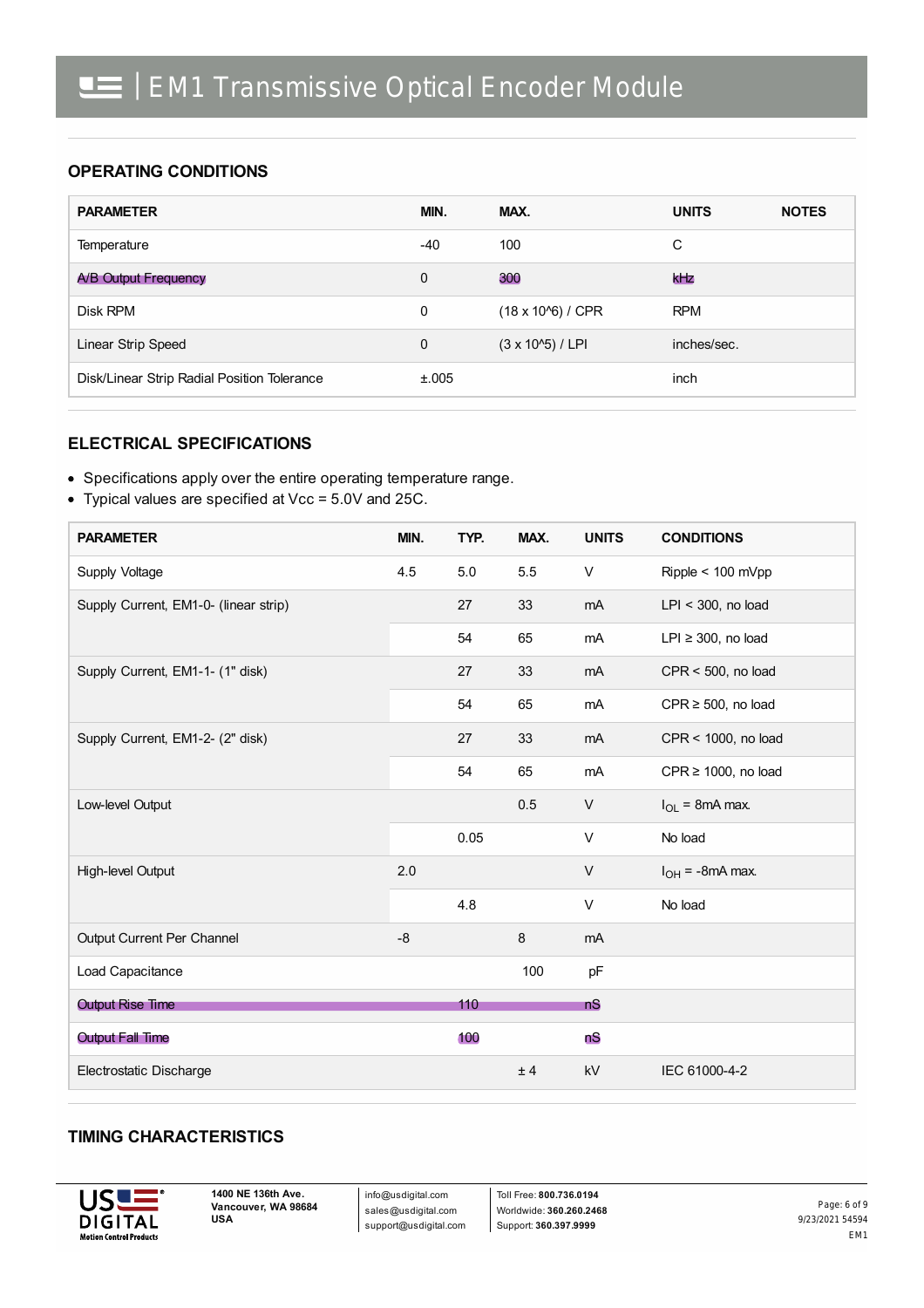### **ENCODING CHARACTERISTICS:**

- Specifications apply over the entire operating temperature range.
- Values are for the worst error over full rotation.
- Refer to the timing diagram below.

| <b>PARAMETER</b>                               | <b>SYMBOL</b> | MIN.  | TYP. | MAX. | <b>UNITS</b>                                                                       |
|------------------------------------------------|---------------|-------|------|------|------------------------------------------------------------------------------------|
| Symmetry                                       | X, Y          | 150   | 180  | 210  | $^{\circ}$ e<br>(https://www.usdigital.com/support/resources/glossary/#glossary e) |
| Quadrature                                     | Z             | 60    | 90   | 120  | $^{\circ}$ e<br>(https://www.usdigital.com/support/resources/glossary/#glossary e) |
| Index Pulse Width                              | Po            | 60    | 90   | 120  | $^{\circ}$ e<br>(https://www.usdigital.com/support/resources/glossary/#glossary e) |
| Ch. I Rise After Ch. B or Ch. A<br>Fall        | t1            | 50    | 100  | 200  | ns                                                                                 |
| Ch. I Fall After Ch. B or Ch. A<br><b>Rise</b> | t2            | $-10$ | 15   | 25   | ns                                                                                 |

### **TIMING DIAGRAM:**



#### **CPR:** The number of Cycles (C) of the A or B outputs Per Revolution.



info@usdigital.com sales@usdigital.com support@usdigital.com

Toll Free: **800.736.0194** Worldwide: **360.260.2468** Support: **360.397.9999**

9/23/2021 54594 EM1 Page: 7 of 9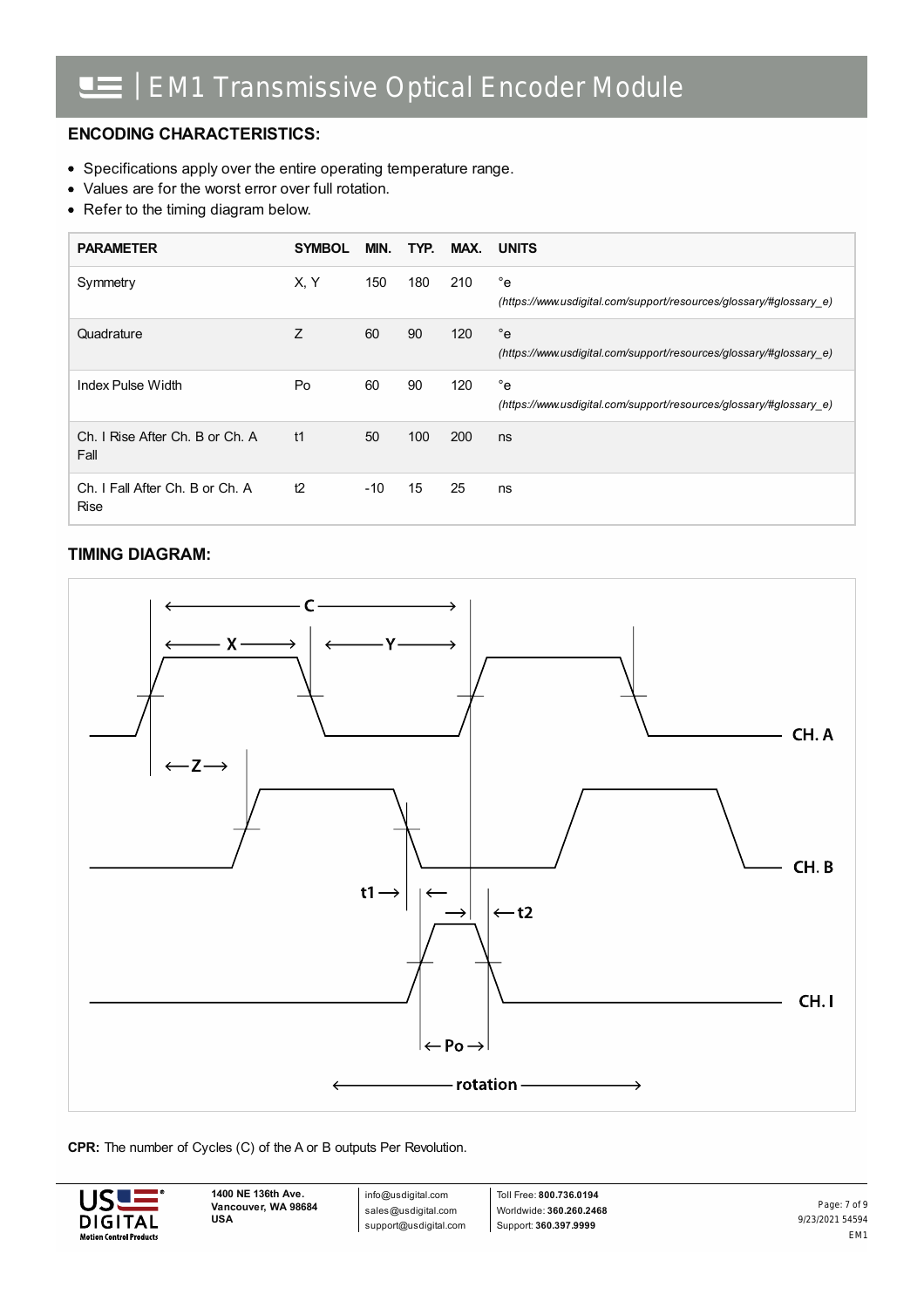**Cycle Error:** An indication of cycle uniformity. The difference between an observed shaft angle which gives rise to one electrical cycle, and the nominal angular increment of 1/CPR of a revolution.

**Index (I):** The index output goes high once per revolution, coincident with the low states of channels A and B, nominally 1/4 of one cycle (90 **°**e).

**LPI**: Lines Per Inch. The number of Cycles (C) of the A or B output per inch of linear strip movement.

**One Shaft Rotation:** 360 mechanical degrees.

**One Electrical Degree (°e):** 1/360th of one cycle.

**One Cycle (C):** 360 electrical degrees (**°**e). Each cycle can be decoded into 1 or 4 states, referred to as X1 or X4 resolution multiplication.

**PPR:** The number of resolvable Positions Per Revolution of the encoder disk with x4 quadrature decoding.

**Quadrature (Z):** The phase lag or lead between channels A and B in electrical degrees, nominally 90 **°**e.

**Symmetry:** A measure of the relationship between (X) and (Y) in electrical degrees, nominally 180**°**e.

#### **INSTALLATION TORQUE**

| <b>PARAMETER</b>       | <b>TORQUE</b> |
|------------------------|---------------|
| <b>Mounting Screws</b> | 3.5-4 in-lbs  |

#### **EM1 / HEDS COMPARISON**

US Digital is the designer and manufacturer of the **EM1** transmissive optical encoder module. The design of the **EM1** provides electrical and mechanical compatibility with **HEDS-9000**, **HEDS-9100**, **HEDS-9200**, **HEDS-9040**, and **HEDS-9140** series modules.

The process of switching from the **HEDS** to the **EM1** module should not require any mechanical or electrical changes. Simply use the **EM1** and matching codewheel in place of the **HEDS** module and codewheel. The **EM1** has a built-in index channel available on most resolutions, for both rotary disks and linear strips. The **EM1** uses a US Digital designed codewheel with 2 tracks rather than 3 tracks for index versions. The **EM1** offers improved output drive capability and will source and sink 8mA at TTL levels.

Physically, the **EM1** has no external wire loops which can interfere when mounting. The connector pins are 0.051" shorter than **HEDS** modules, while still providing .30" insertion depth. US Digital's **EM1** offers custom resolutions.

#### **PIN-OUTS**

| Pin | <b>Description</b> |
|-----|--------------------|
|     | Ground             |
| 2   | Index              |
| 3   | A channel          |
| 4   | +5VDC power        |
| 5   | <b>B</b> channel   |



info@usdigital.com sales@usdigital.com support@usdigital.com

Toll Free: **800.736.0194** Worldwide: **360.260.2468** Support: **360.397.9999**

9/23/2021 54594 EM1 Page: 8 of 9